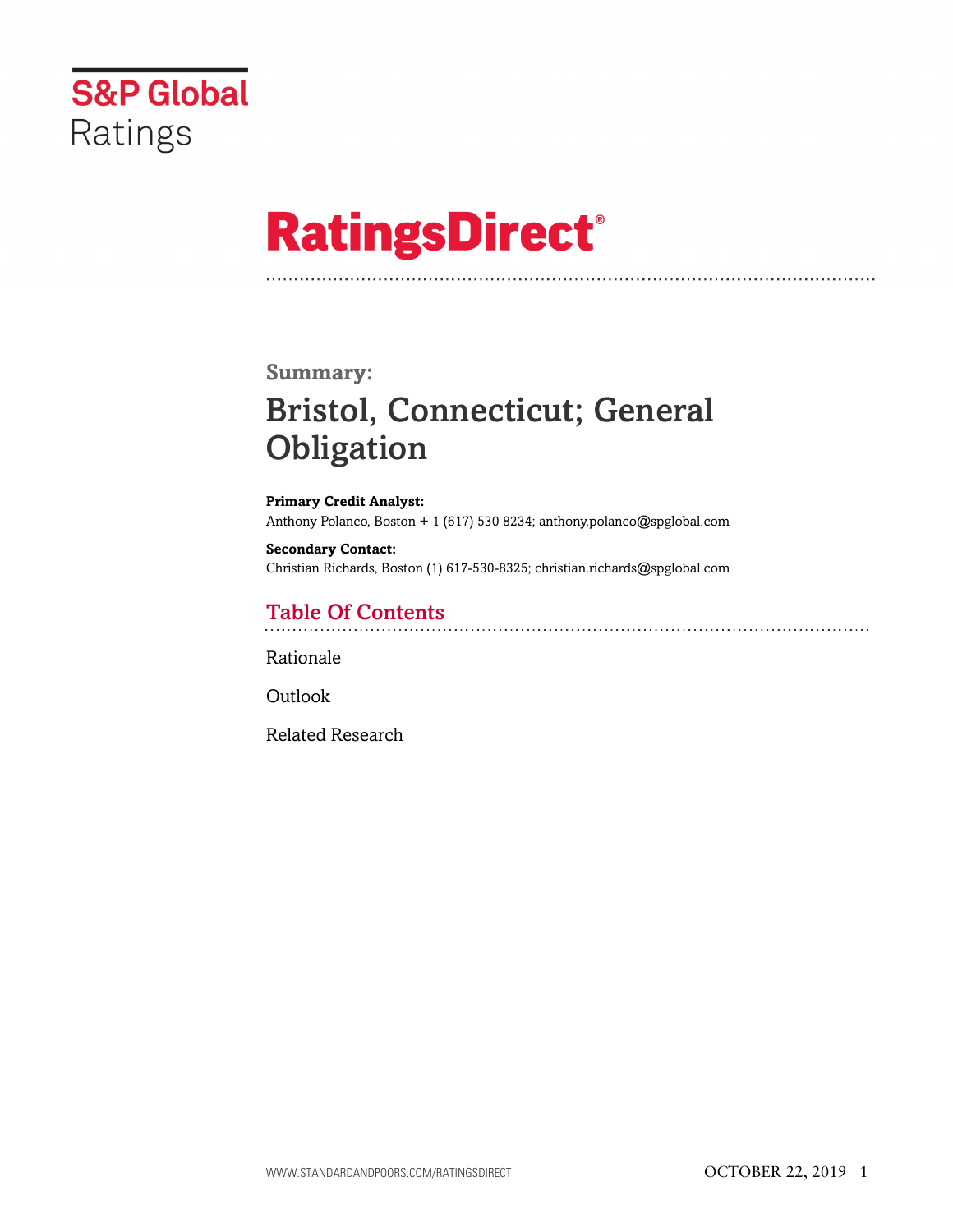# **Summary:** Bristol, Connecticut; General Obligation

| <b>Credit Profile</b>                                         |                  |            |
|---------------------------------------------------------------|------------------|------------|
| US\$25mil GO bnds ser 2019 due 08/01/2039<br>Long Term Rating | AA+/Stable       | <b>New</b> |
| Bristol GO<br>Long Term Rating                                | AA+/Stable       | Affirmed   |
| <b>Bristol GO</b>                                             |                  |            |
| <b>Unenhanced Rating</b>                                      | AA+(SPUR)/Stable | Affirmed   |
| Many issues are enhanced by bond insurance                    |                  |            |

<span id="page-1-0"></span>Many issues are enhanced by bond insurance.

## Rationale

S&P Global Ratings assigned its 'AA+' rating and stable outlook to Bristol, Conn.'s series 2019 general obligation (GO) bonds and affirmed its 'AA+' rating, with a stable outlook, on the city's existing GO debt.

#### Credit summary

The rating reflects our opinion of the city's strong and growing local economy with access to the Hartford metropolitan statistical area (MSA). In our view, Bristol's historically balanced financial performance; continued maintenance of strong reserves, which averaged about 16% during the past three fiscal years; and well-funded pension plan also support the rating.

#### Security and use of proceeds

The city's unlimited-tax-GO pledge, to levy ad valorem taxes without limit as to rate or amount on all taxable property within its borders, secures the bonds.

We understand officials intend to use series 2019 bond proceeds to fund various capital improvement projects.

The city's general creditworthiness reflects our opinion of its:

- Strong economy, with access to a broad and diverse MSA;
- Strong management, with good financial policies and practices under our Financial Management Assessment (FMA) methodology;
- Strong budgetary performance, with a slight operating deficit in the general fund but breakeven operating results at the total governmental-fund level in fiscal 2018;
- Very strong budgetary flexibility, with available fund balance in fiscal 2018 at 15% of operating expenditures;
- Very strong liquidity, with total government available cash at 27.6% of total governmental-fund expenditures and 7.4x governmental debt service, and access to external liquidity we consider strong;
- Very strong debt-and-contingent-liability position, with debt service carrying charges at 3.7% of expenditures and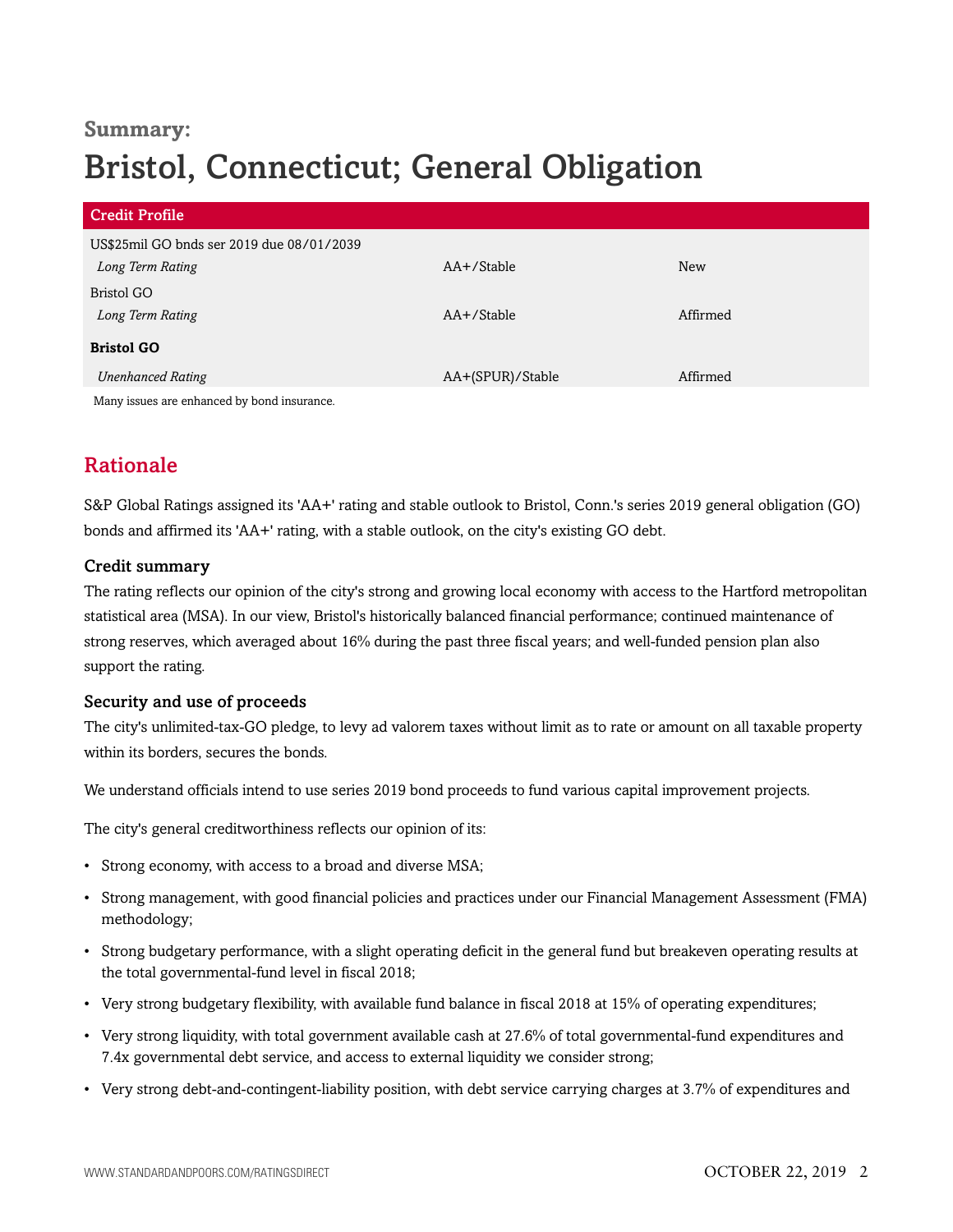net direct debt that is 44.7% of total governmental-fund revenue, as well as low overall net debt at less than 3% of market value; and

• Strong institutional framework score.

#### Strong economy

We consider Bristol's economy strong. The city, with an estimated population of 59,525, is in Hartford County in the Hartford-West Hartford-East Hartford MSA, which we consider broad and diverse. The city has a projected per capita effective buying income at 104.2% of the national level and per capita market value of \$94,748. Overall, market value has grown by 0.8% during the past year to \$5.6 billion in fiscal 2020. County unemployment was 4.2% in 2018.

Many residents commute into Hartford for employment. Interstate 84 and Route 229, with Bradley International Airport about 30 miles away, service the city.

Bristol is home to ESPN, which is its leading employer, with more than 4,000 employees, and largest taxpayer, accounting for 6.03% of the net taxable grand list, which is Connecticut's assessed value. There is no taxpayer concentration with the 10 leading taxpayers accounting for a diverse 12.57% of the grand list. Other leading employers include Bristol government, Bristol Hospital, Faneuil Inc., and Amazon.

The city continues to experience new and ongoing development, including its leading employers. New and existing employers are moving their operations to, or expanding them at, Southeast Bristol Business Park, including AMKO and LAB Security, both of which are constructing new industrial spaces. A massive Doubletree by Hilton Hotel expansion is in the planning stages.

The city's residential base has also expanded with the construction of new single-family homes and a new senior-living community, including the Calamar Apartment Community, a new three-story, 128-rental-unit, active-adult community and the conversion of two former school buildings to roughly 100 new senior-housing units at Bingham Place and O'Connell Place. Finally, investments and further development in the downtown area are ongoing as management implements its master plan, coupled with Southeast Bristol Business Park's expansion. New construction of an 18,000-square-foot, mixed-use building and 15,000-square-foot retail-office building in the city's Downtown Central Square are among some projects underway. Therefore, we expect the city's economy will likely remain strong.

#### Strong management

We view the city's financial management as strong, with good financial policies and practices under our FMA methodology, indicating that financial practices exist in most areas but that governance officials might not formalize or regularly monitor all of them.

Bristol currently maintains financial projections for debt service and its potential effect on future budgets and mill rates, but management does not formally forecast future revenue and expenditures. However, officials will seek to project operating revenue and expenditures formally from now on, incorporating projections into capital improvement and debt plans as part of a new initiative with its 10-year capital-improvement-and-strategic-planning committee.

Bristol maintains a number of best practices critical to supporting credit quality, and these practices are highly embedded in daily operations. Key policies and practices include management's: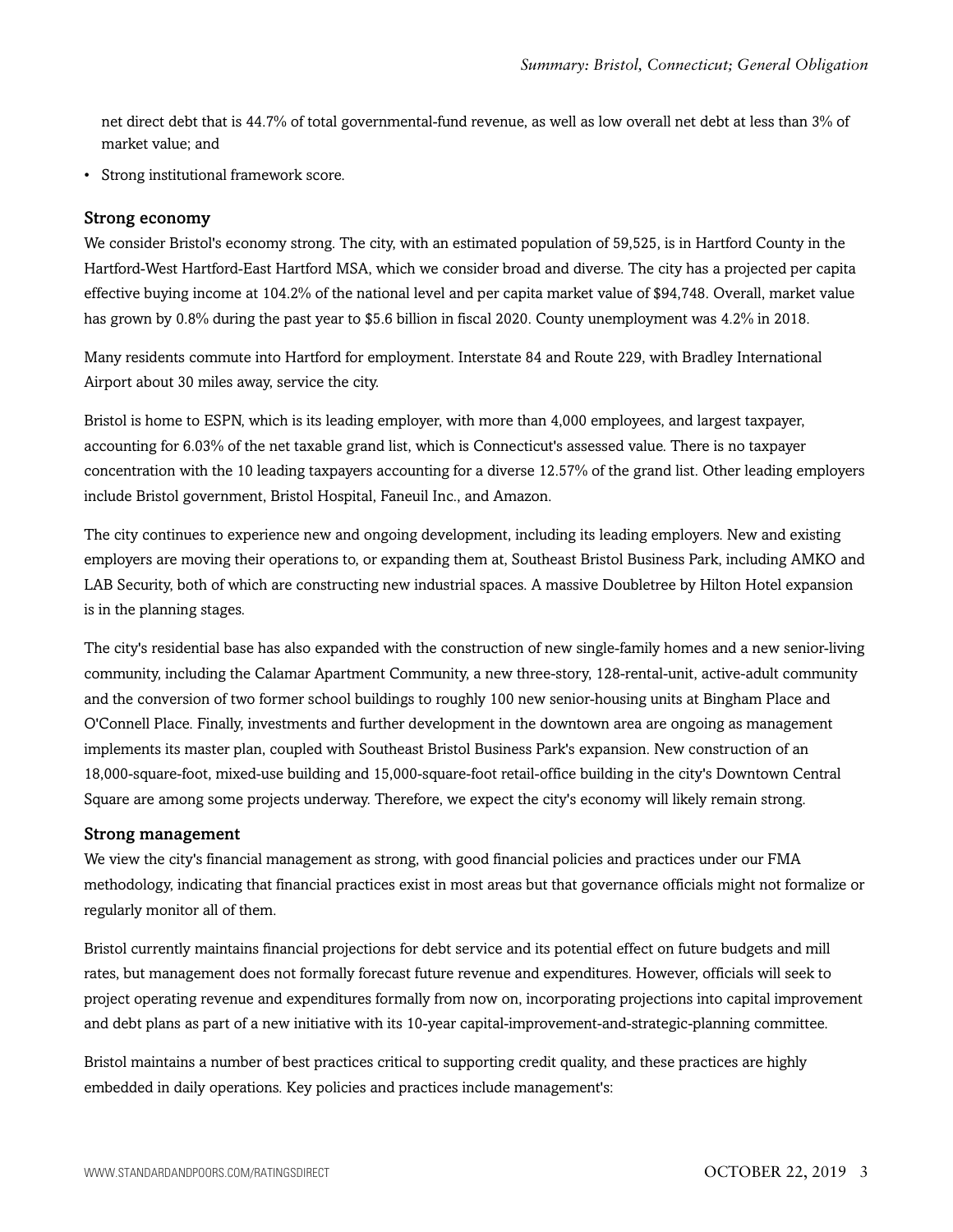- Conservative budget process where it uses three years to five years of historical trends--It only includes intergovernmental revenue when it cannot confirm amounts; and
- Monthly budgetary performance reports to the board.

The city also maintains a formal 10-year capital improvement plan it updates annually that identifies funding sources. In addition, it has a formal debt-management policy; investment policy with monthly holdings-and-earnings reports to the board; and reserve policy that limits unassigned fund balance to 10%-15% of expenditures and total fund balance to 15%-20%, which it has adhered to historically.

#### Strong budgetary performance

Bristol's budgetary performance is strong, in our opinion. The city had slight deficit operating results in the general fund at 0.5% of expenditures but balanced results across all governmental funds at 0.5% in fiscal 2018.

Fiscal 2018 results include adjustments for one-time capital expenditures and recurring transfers. Officials primarily attribute the slight fiscal 2018 general fund drawdown to higher-than-budgeted school department and special-education costs, coupled with lower-than-expected state revenue. Due to the state budget impasse in fiscal 2018, which ultimately led to state aid reductions for all Connecticut municipalities, the city realized lower-than-budgeted state aid, including state-revenue and education-cost-sharing grants. However, management mitigates some of this effect on the city through budget savings in different areas and positive budget-to-actual revenue variances.

Officials estimate ending fiscal 2019 with a \$505,000 general fund surplus. While school costs were slightly overbudget, management realized a revenue increase during fiscal 2019 compared to the budget, which supported positive operations. In addition, Bristol could have achieved a higher general fund surplus of more than \$4 million if officials did not use about \$3.6 million of this expected surplus to help fund capital reserves and set up a mill-rate stabilization fund.

The fiscal 2020, \$200.6 million budget does not include any fund balance use. The budget includes a 3.87% increase in the mill rate and additional education-and-salary increases. Management indicates budget-to-actual results are tracking well, and it does not currently expect negative financial operations by fiscal year-end. Due to historically positive financial operations and projections, coupled with conservative budgeting, we expect budgetary performance will likely remain strong.

Property taxes generate 62% of general fund revenue, followed by intergovernmental revenue at 35%, including on-behalf state payments for teacher retirement contributions. Collections have been strong, averaging 99% during the past three years.

#### Very strong budgetary flexibility

Bristol's budgetary flexibility is very strong, in our view, with available fund balance in fiscal 2018 at 15% of operating expenditures, or \$34.7 million.

The city has steadily improved reserves during the past three fiscal years. Officials estimate ending fiscal 2019 with a slight increase of \$505,000 due to balanced operations. The fiscal 2020 budget does not include any reserve use, and management does not expect to draw down reserves by fiscal year-end 2020. Therefore, we expect budgetary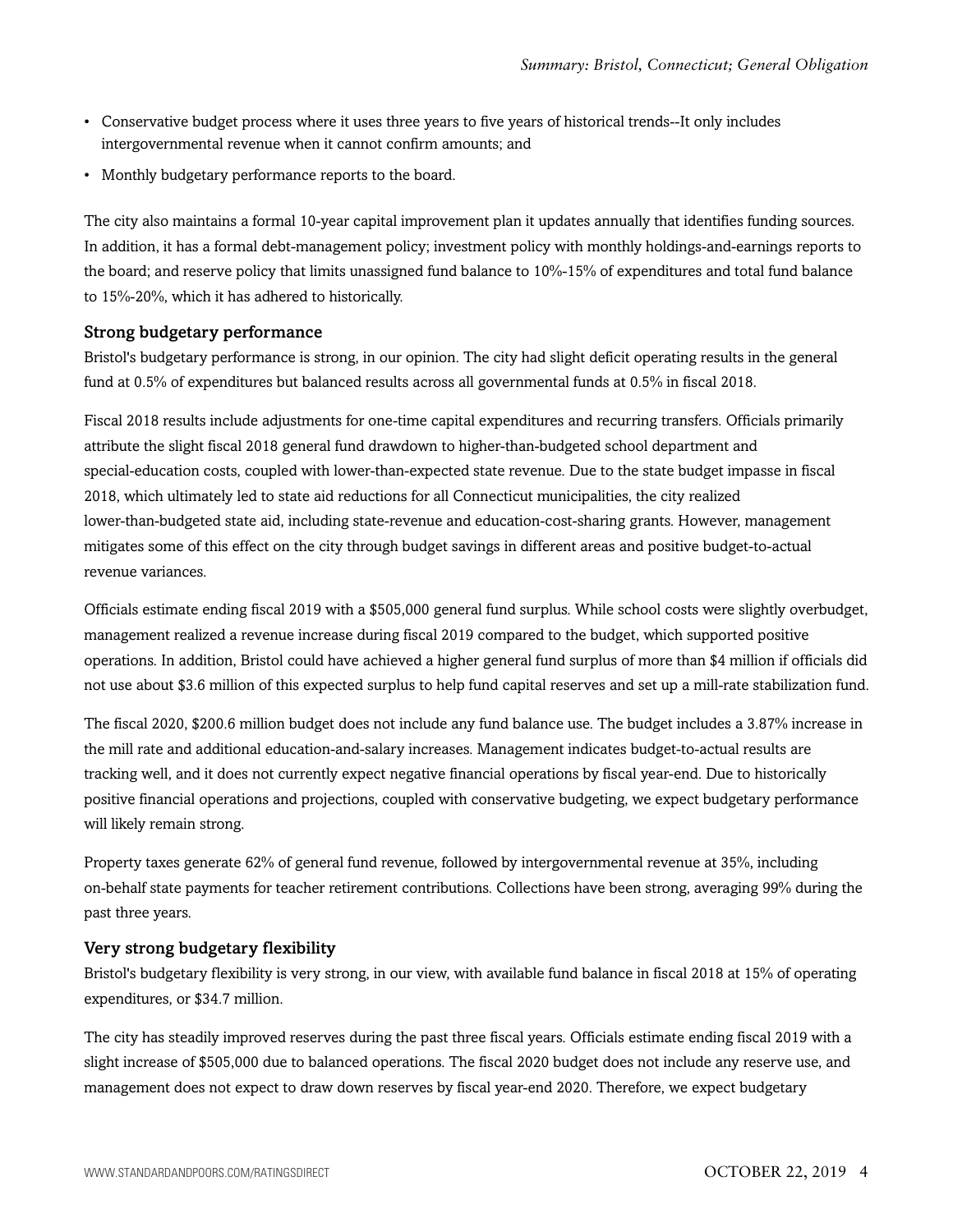flexibility will likely remain very strong. The city's formal reserve policy calls for maintaining unassigned fund balance at 10%-15% of expenditures and total fund balance at 15%-20%, which it adheres to historically.

#### Very strong liquidity

In our opinion, Bristol's liquidity is very strong, with total government available cash at 27.6% of total governmental-fund expenditures and 7.4x governmental debt service in fiscal 2018. In our view, the city has strong access to external liquidity if necessary.

Bristol's GO and bond anticipation note issuance during the past 10 years demonstrates strong market access. The city does not engage in aggressive investments that could lead to significant liquidity volatility. In addition, it does not have any variable-rate or privately placed debt exposure that could result in undue contingent liabilities through acceleration events or interest-rate risk.

#### Very strong debt-and-contingent-liability profile

In our view, Bristol's debt-and-contingent-liability profile is very strong. Total governmental-fund debt service is 3.7% of total governmental-fund expenditures, and net direct debt is 44.7% of total governmental-fund revenue. Overall net debt is low at 2% of market value, which is, in our view, a positive credit factor.

With this issuance, the city will have about \$116.5 million of total direct debt. It plans to issue about \$18 million of additional debt during the next two years to three years for various capital purposes. However, we do not expect these medium-term debt plans to have a material effect on ratios.

Bristol's combined required pension and actual other-postemployment-benefit (OPEB) contribution totaled 3.3% of total governmental-fund expenditures in fiscal 2018: 1% represented required contributions to pension obligations and 2.3% represented OPEB payments. The city made its full annual required pension contribution in fiscal 2018.

Bristol previously maintained three separate pension plans: the firefighters' and police officers' benefit funds and the Bristol Retirement Fund. However, effective June 29, 2018, the city consolidated all three plans, which were all extremely well-funded, into the Bristol General Retirement System. The new plan remains very well-funded at 148.22% with a net pension asset of \$210.5 million at June 30, 2018, and an assumed rate of return of 7.3%. The city contributed \$2.6 million toward the plan in fiscal 2018, which equaled its full actuarially determined contribution. The city does not have any required contribution in fiscal 2019 due to the plan's overfunded status. The city's adopted formal policy calls for maintaining pension plan funding at no less than 125%.

Teachers and other certified personnel are eligible to participate in the Connecticut State Teachers' Retirement System, a cost-sharing, multiple-employer plan; the state contributes to the plan on behalf of the city.

Bristol also provides retiree health care to employees. The unfunded OPEB liability was \$56.2 million in fiscal 2018. The city has been contributing toward this OPEB obligation; it currently maintains roughly \$9.9 million in an OPEB trust fund as of fiscal 2018, or 15% funded. It budgets for about a \$1.45 million contribution toward the OPEB fund in fiscal 2019. Although we expect OPEB contributions will likely continue to increase due to low funding, we expect overall retirement expenses will likely remain manageable due to very high pension plan funding.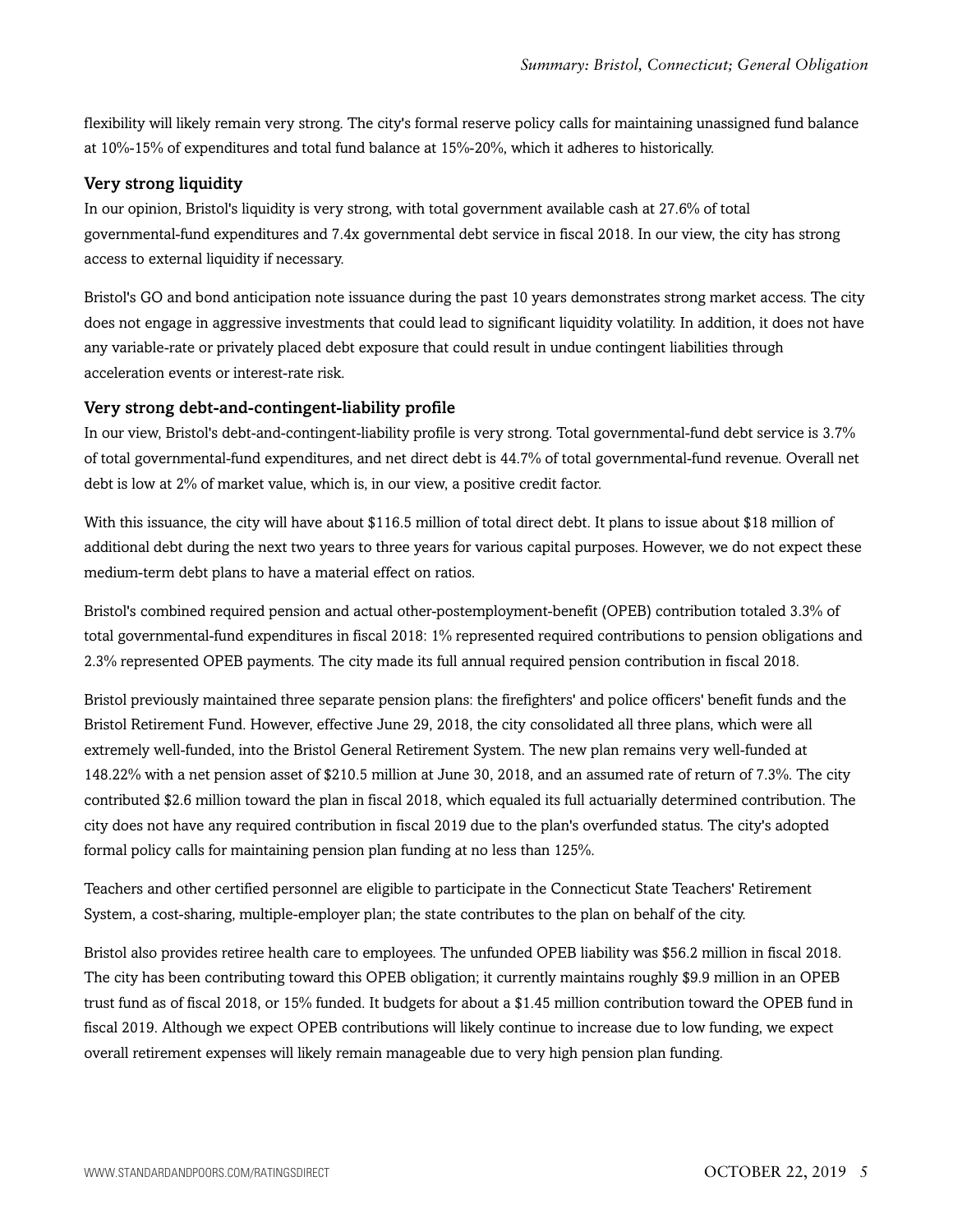#### Strong institutional framework

<span id="page-5-0"></span>The institutional framework score for Connecticut municipalities is strong.

### **Outlook**

The stable outlook reflects S&P Global Ratings' opinion of Bristol's strong economy, supported by access to the Hartford and New Haven MSAs. The outlook further reflects our view of strong budgetary performance and very strong budgetary flexibility, bolstered by strong management conditions. We attribute Bristol's lack of budgetary pressure typically to the risk of accelerating pension contributions. Due to these factors, we do not expect to change the rating during the two-year outlook period.

#### Upside scenario

If the economic profile were to continue to strengthen compared to higher-rated municipalities and management were to continue to produce balanced-to-positive operating results and maintain very strong budgetary flexibility, coupled with the adoption of a stronger long-term financial plan, we could raise the rating.

#### Downside scenario

If the city were to experiences consecutive operating deficits, resulting in weakened budgetary performance or flexibility, we could lower the rating.

### <span id="page-5-1"></span>Related Research

- S&P Public Finance Local GO Criteria: How We Adjust Data For Analytic Consistency, Sept. 12, 2013
- Incorporating GASB 67 And 68: Evaluating Pension/OPEB Obligations Under Standard & Poor's U.S. Local Government GO Criteria, Sept. 2, 2015
- 2018 Update Of Institutional Framework For U.S. Local Governments

Certain terms used in this report, particularly certain adjectives used to express our view on rating relevant factors, have specific meanings ascribed to them in our criteria, and should therefore be read in conjunction with such criteria. Please see Ratings Criteria at www.standardandpoors.com for further information. Complete ratings information is available to subscribers of RatingsDirect at www.capitaliq.com. All ratings affected by this rating action can be found on S&P Global Ratings' public website at www.standardandpoors.com. Use the Ratings search box located in the left column.